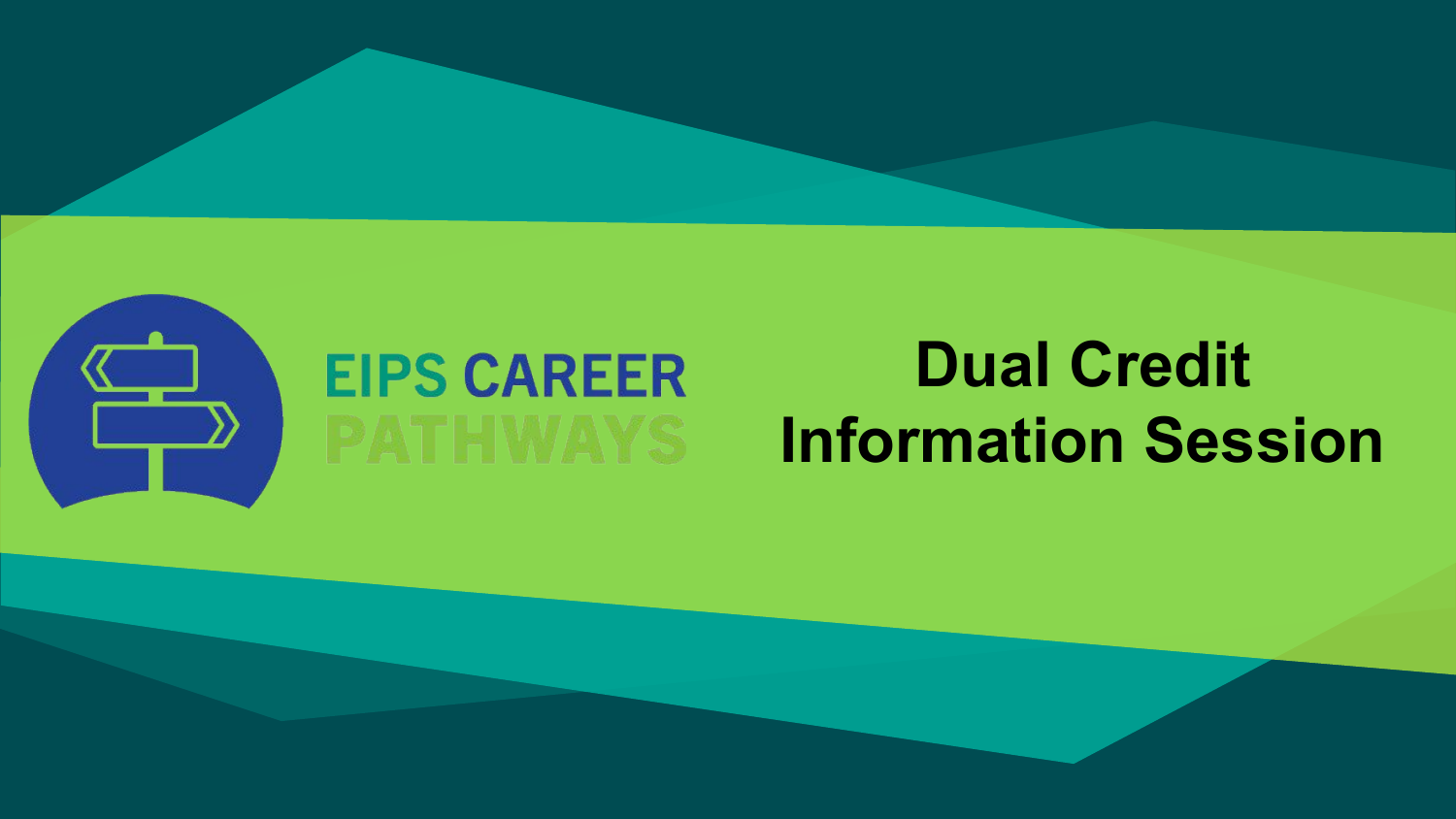Dual credit pathways help students earn high school and Post-Secondary credits that can count toward a Post-Secondary certificate, diploma, or degree, including first period apprenticeship opportunities.

Dual Credit helps students to:

- get a head start on a Post-Secondary education
- save money on Post-Secondary tuition
- earn credits in high school and Post-Secondary at the same time
- gain experience to help them succeed in a
	- Post-Secondary environment



'HERN LAKES

COLLEGE

ORTAGE

EGE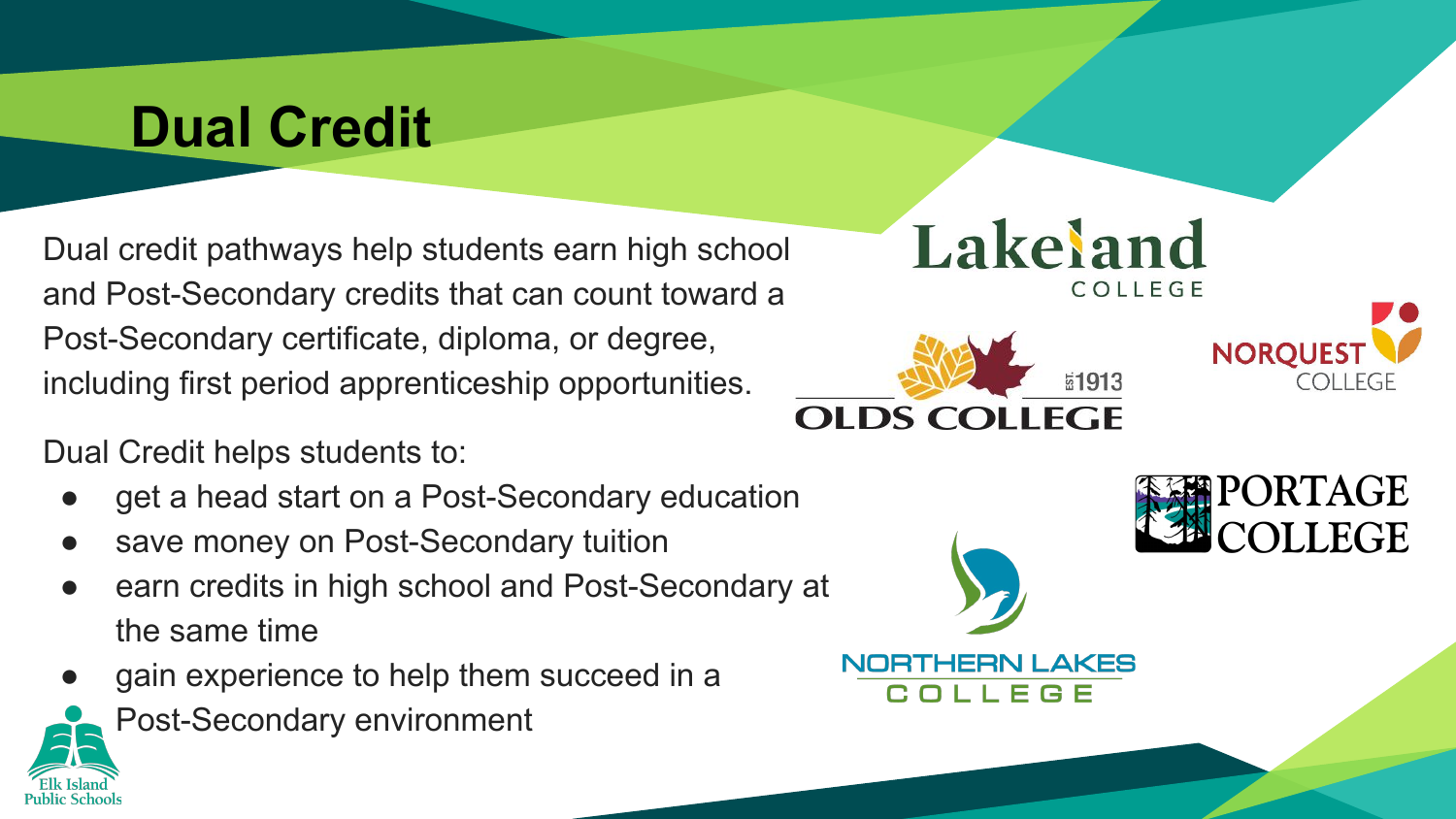**Popular Opportunities:**

- Computer Science Coding & Robotics CSCR101
- **•** Early Childhood Education
- Power Engineering 4th Class
- Psychology 104
- Sociology 100
- Other opportunities available in the [21-22 Dual](https://www.eips.ca/download/376064) [Credit Handbook](https://www.eips.ca/download/376064)



**NORTHERN LAKES** COLLEGE





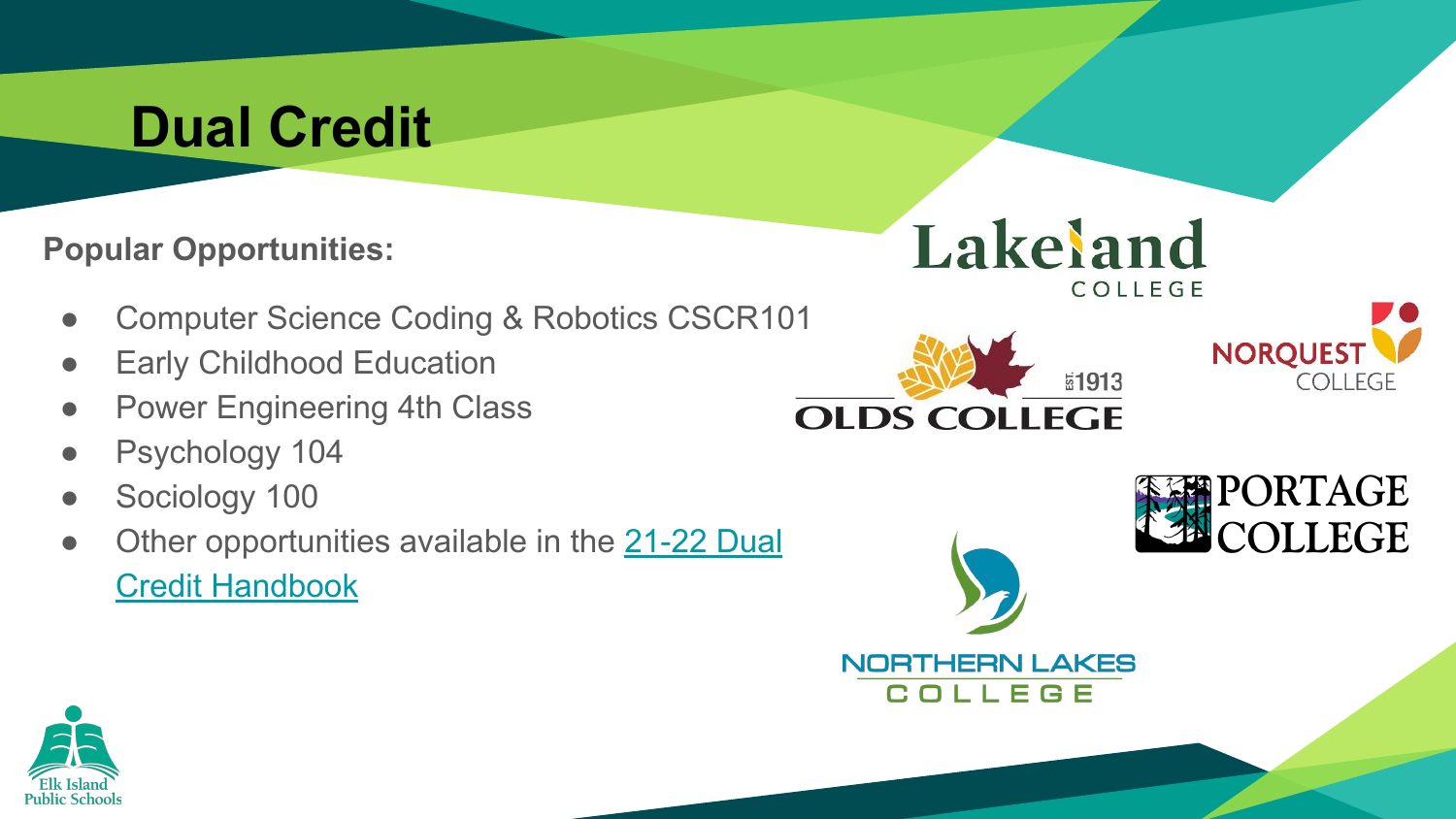#### **Important Information:**

- Dual Credit is a competitive program. Not every student that applies will be accepted.
- Dual Credit courses are often scheduled outside of the regular school day. Student attendance is mandatory in most programs, therefore, students will be required to be online during that time.
- Dual Credit is a partnership between the Division and the Post-Secondary institution. Students will be expected to adhere to the Post-Secondary schedule, code of conduct and any other expectations. As is the case with all Post-Secondary institutions, the onus of learning and communication is on the student.
- Dual Credit courses require a significant time commitment from the student.
- The student is responsible for all fees associated with the course outside of the tuitions cost. Students may be expected to pay for textbooks and course materials.



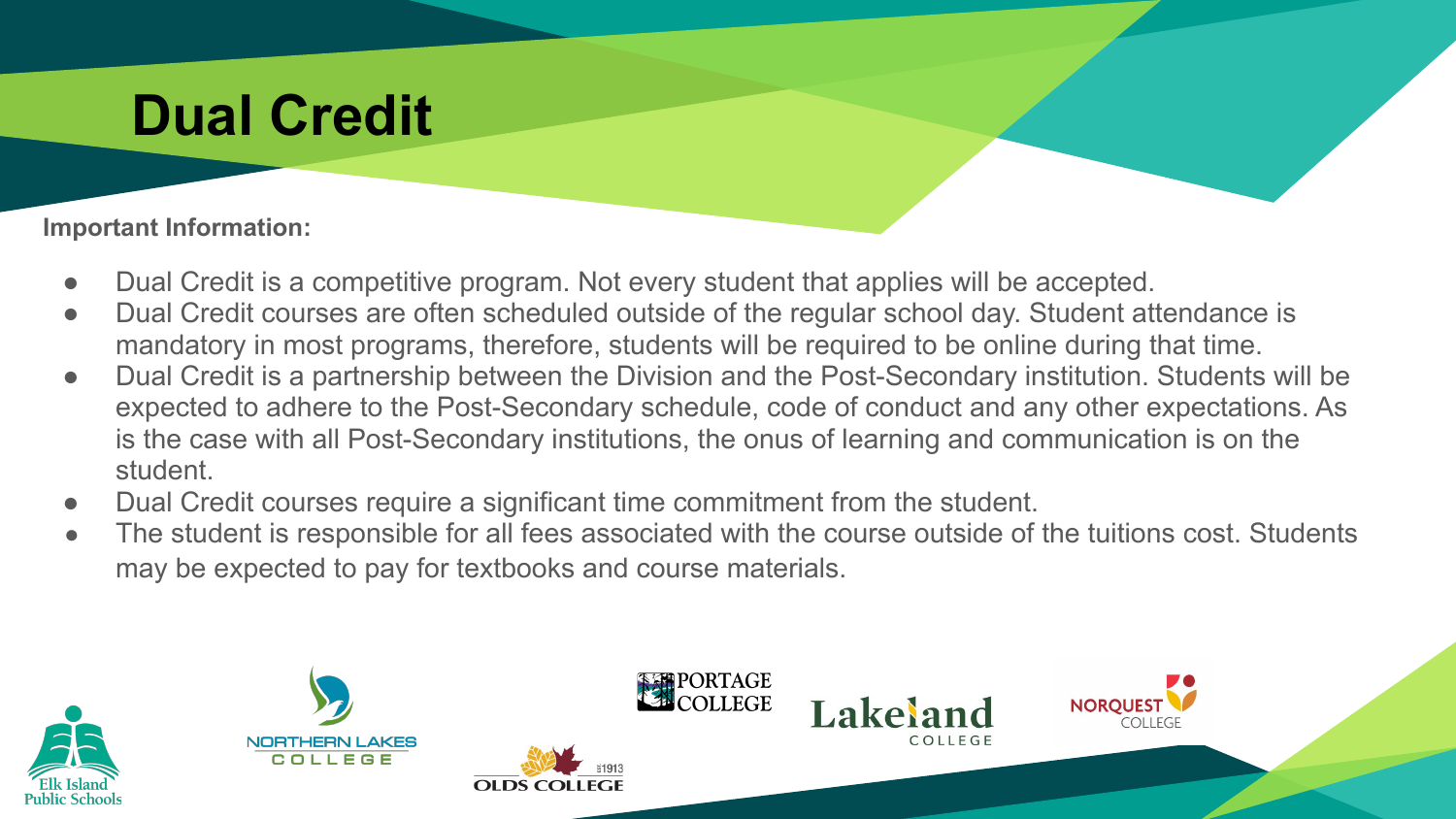#### **How To Apply:**

#### **1. Determine If Dual Credit Is Right For You**

- Make sure that you have the right prerequisites. Prerequisites vary depending on program.
- Make sure that you have a plenty of time in your schedule to complete this course.
- Make an appointment with your counsellor to discuss your suitability and meet with the Dual Credit Coordinator.

#### **2. Apply**

○ If you meet all of the prerequisites, fill in the [Intake Form](https://docs.google.com/forms/d/e/1FAIpQLSeHMd-0KykYnXVI7oJaZfoTOlxb7fFIQtot8NydRjjW28c9tg/viewform?usp=sf_link). Your suitability for the program will be discussed by your administration and counsellors. You may be contacted to discuss your ability to meet the time commitment.

#### **3. Confirm Your Spot**

○ If you are recommended to proceed, you will receive an email from the Dual Credit Coordinator on your next steps in applying to the Post-Secondary institution. The Post-Secondary institution makes the final decision on your enrollment in the course.